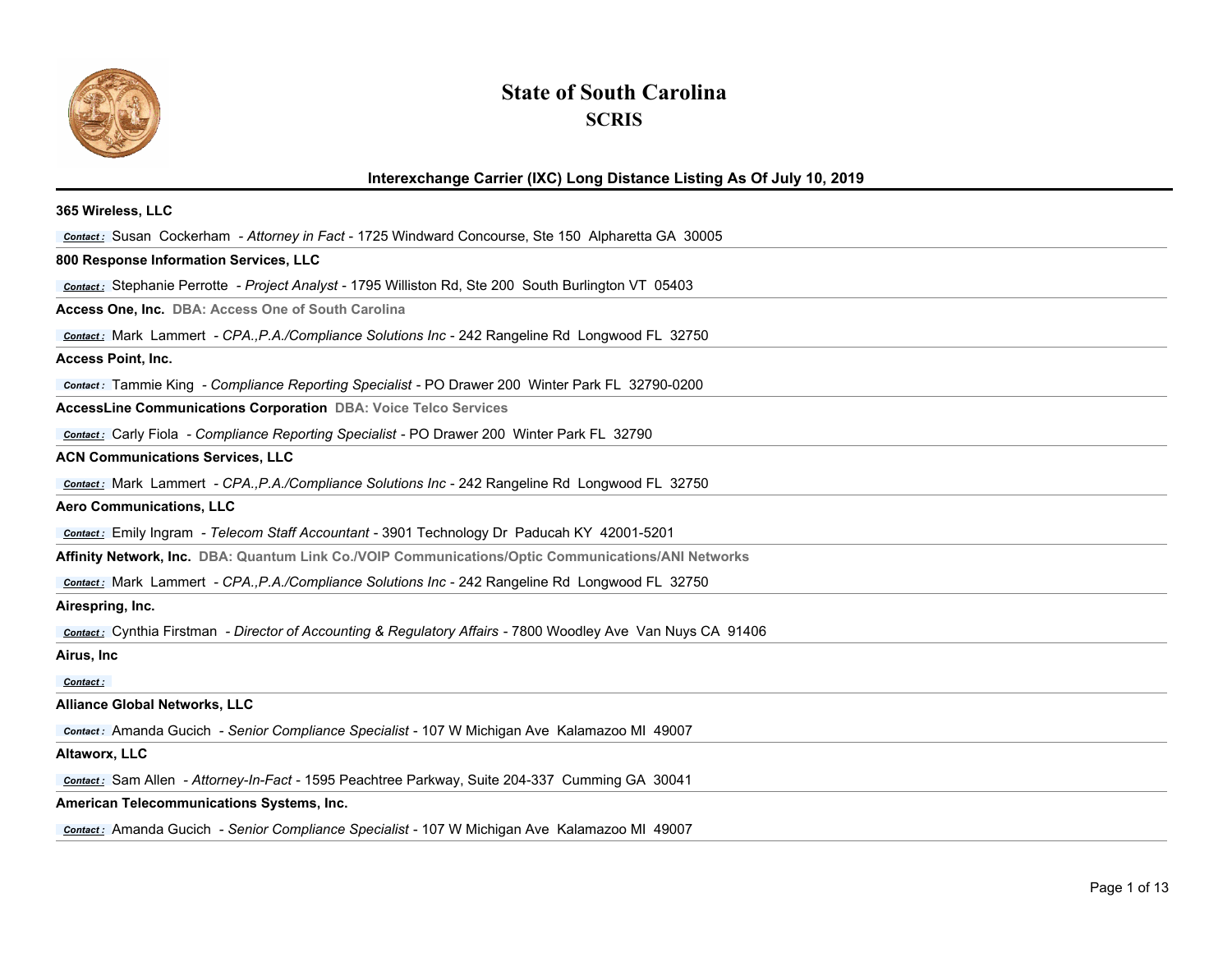| AmeriVision Communications, Inc. DBA: Affinity 4                                                                      |
|-----------------------------------------------------------------------------------------------------------------------|
| Contact: Judith Riley - Regulatory Consultant - TMI - PO Box 720128 Oklahoma City OK 73172-0128                       |
| <b>ANPI Business, LLC</b>                                                                                             |
| <b>Contact:</b> Mike Lubin - Compliance Reporting Specialist - PO Drawer 200 Winter Park FL 32790                     |
| ANPI, LLC                                                                                                             |
| <b>Contact:</b> Mike Lubin - Compliance Reporting Specialist - PO Drawer 200 Winter Park FL 32790                     |
| AT&T Corp.                                                                                                            |
| <b>Contact:</b> Robert Cancillieri - Regulatory Compliance - One AT&T Way, RM 3B111H Bedminster NJ 07921              |
| <b>ATC Outdoor DAS, LLC</b>                                                                                           |
| <b>Contact:</b> Carly Fiola - Compliance Reporting Specialist - PO Drawer 200 Winter Park FL 32790                    |
| ATN, Inc.                                                                                                             |
| <b>Contact:</b> Ivette Vera - Treasurer - 913 Dilworth St St. Marys GA 31558                                          |
| <b>Bandwidth.com CLEC, LLC</b>                                                                                        |
| <b>Contact:</b> Craig Neeld - Compliance Reporting Specialist - PO Drawer 200 Winter Park FL 32790-0200               |
| BCN Telecom, Incorporated f/k/a NUI Telecom, Inc.                                                                     |
| <b>Contact:</b> Amanda Gucich - Senior Compliance Specialist - 107 W Michigan Ave Kalamazoo MI 49007                  |
| BellSouth Long Distance, Inc. DBA: AT&T Long Distance Service                                                         |
| Contact: Thomas Margavio - Associate Manager - 675 W Peachtree St NE STE 32046 Atlanta GA 30308                       |
| BellSouth Telecommunications, LLC (BellSouth) DBA: AT&T South Carolina dba AT&T Southeast                             |
| <b>Contact:</b> Rufus Moore - Lead Financial Analyst - 675 W. Peachtree St NW Atlanta GA 30308                        |
| Berkeley Cable DBA: Home Telecom                                                                                      |
| <b>Contact:</b> Megan Johnson - Finance Supervisor - PO Box 1194 Moncks Corner SC 29461                               |
| <b>Big River Telephone Company, LLC</b>                                                                               |
| <b>Contact:</b> Matt Diebold - Sr Accountant - 24 South Minnesota Cape Girardeau MO 63703                             |
| <b>Broadband Dynamics, LLC</b>                                                                                        |
| contact: Kim Havins - Accounting Assistant (Tax & Compliance) - 8757 E Via De Commercio 1st Floor Scottsdale AZ 85258 |
| <b>BroadPlex, LLC</b>                                                                                                 |
| <b>Contact:</b> Carly Fiola - Compliance Reporting Specialist - PO Drawer 200 Winter Park FL 32790                    |
| <b>Broadview Networks, Inc.</b>                                                                                       |
|                                                                                                                       |

*Contact :* Jarrod Harper *- Mgr, Regulatory & Compliance* - 1018 West 9th Ave King of Prussia PA 19406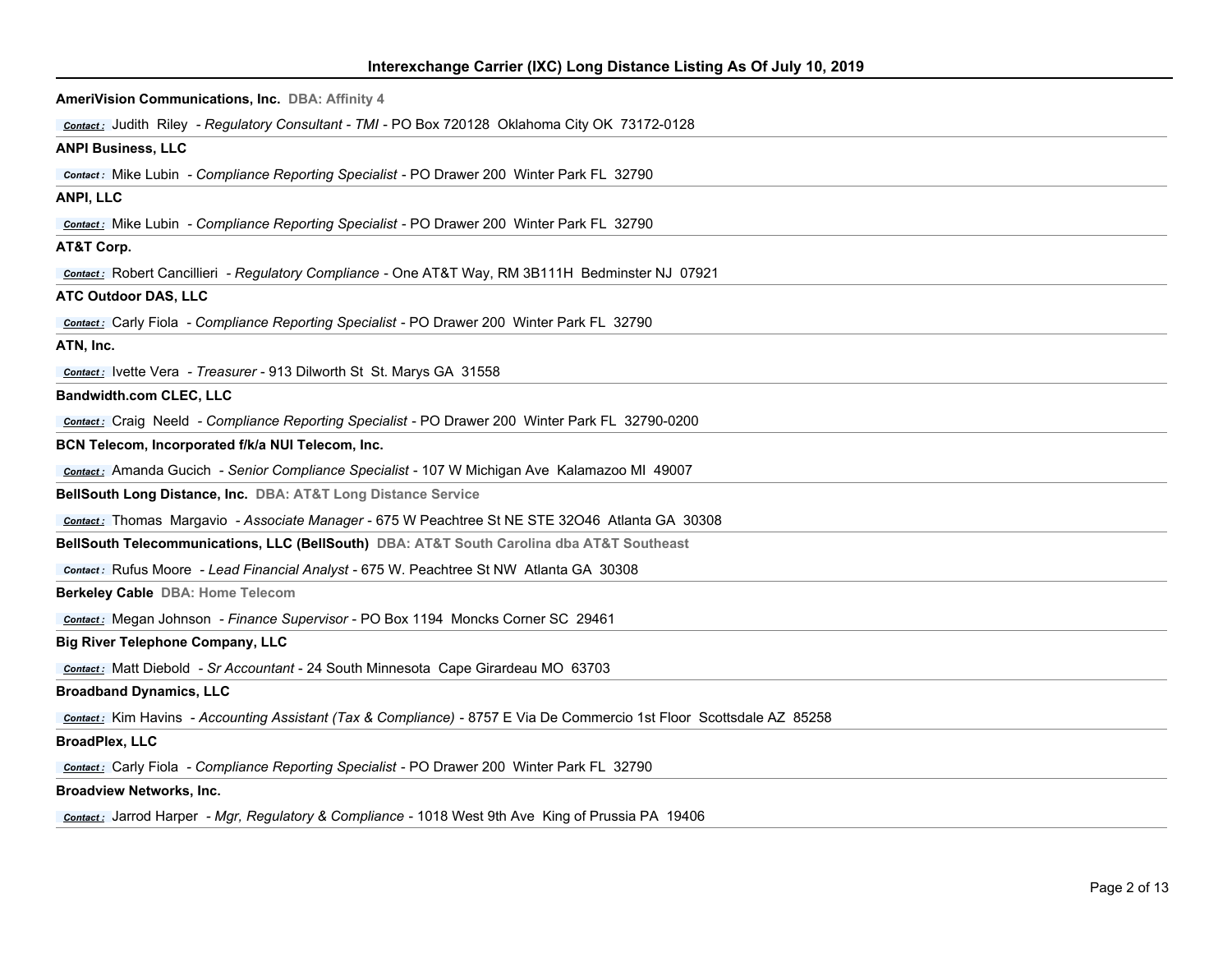| <b>Broadvox-CLEC, LLC</b>                                                                                            |
|----------------------------------------------------------------------------------------------------------------------|
| <b>Contact:</b> Mike Lubin - Compliance Reporting Specialist - PO Drawer 200 Winter Park FL 32790                    |
| <b>Broadwing Communications, LLC</b>                                                                                 |
| contact: Derek Kelly - State & Local Government Affairs Manager - 150 Fayetteville St, Mail Ste 970 Raleigh NC 27601 |
| <b>BT Communications Sales, LLC</b>                                                                                  |
| <b>Contact:</b> Mike Lubin - Compliance Reporting Specialist - PO Drawer 200 Winter Park FL 32790                    |
| Buehner-Fry, Inc. DBA: Resort Operator                                                                               |
| <b>Contact:</b> Mark Lammert - CPA., P.A./Compliance Solutions Inc - 242 Rangeline Rd Longwood FL 32750              |
| <b>BullsEye Telecom, Inc.</b>                                                                                        |
| <b>Contact:</b> Tammie King - Compliance Reporting Specialist - PO Drawer 200 Winter Park FL 32790-0200              |
| <b>Business Telecom, LLC DBA: EarthLink Business</b>                                                                 |
| Contact: Rebecca W. West - Sr Manager, Regulatory Compliance - 2851 Charlevoix Dr SE Ste 209 Grand Rapids MI 49546   |
| CallCatchers, Inc. DBA: FreedomVoice Systems                                                                         |
| <b>Contact:</b> Jamal Bryan - Compliance Reporting Specialist - PO Drawer 200 Winter Park FL 32790                   |
| CBTS Technology Solutions LLC DBA: Cincinnati Bell Any Distance, Inc.                                                |
| Contact: Julie Barlow - Senior Director Corporate Tax - 221 E 4th St, Cincinnati OH 45202                            |
| Central Telecom Long Distance, Inc.                                                                                  |
| Contact: Allison Bloom - 3960 Howard Hughes Pkwy Las Vegas NV 89109                                                  |
| <b>CenturyLink Communications, LLC</b>                                                                               |
| contact: Derek Kelly - State & Local Government Affairs Manager - 150 Fayetteville St, Mail Ste 970 Raleigh NC 27601 |
| <b>Charter Fiberlink SC CCO, LLC</b>                                                                                 |
| <b>Contact:</b> Stacey Hines - Regulatory Specialist - 12405 Powerscourt Dr St. Louis MO 63131                       |
| Chesnee Long Distance, Inc.                                                                                          |
| Contact: Pam Weaver - Executive Assistant - PO Box 759 West Jefferson NC 28694                                       |
| <b>Chester Long Distance Services, Inc.</b>                                                                          |
| Contact: Cheryl Wylie - Controller - PO Box 160 Chester SC 29706                                                     |
| <b>Combined Public Communications</b>                                                                                |
| Contact: Melody Weil - President - 4271 Hanley Road Cincinnati OH 45247                                              |
| <b>Comcast Phone of South Carolina, Inc.</b>                                                                         |
| <b>Contact:</b> James Gray - Sr. Director - 200 Cresson Blvd Phoenixville PA 19460                                   |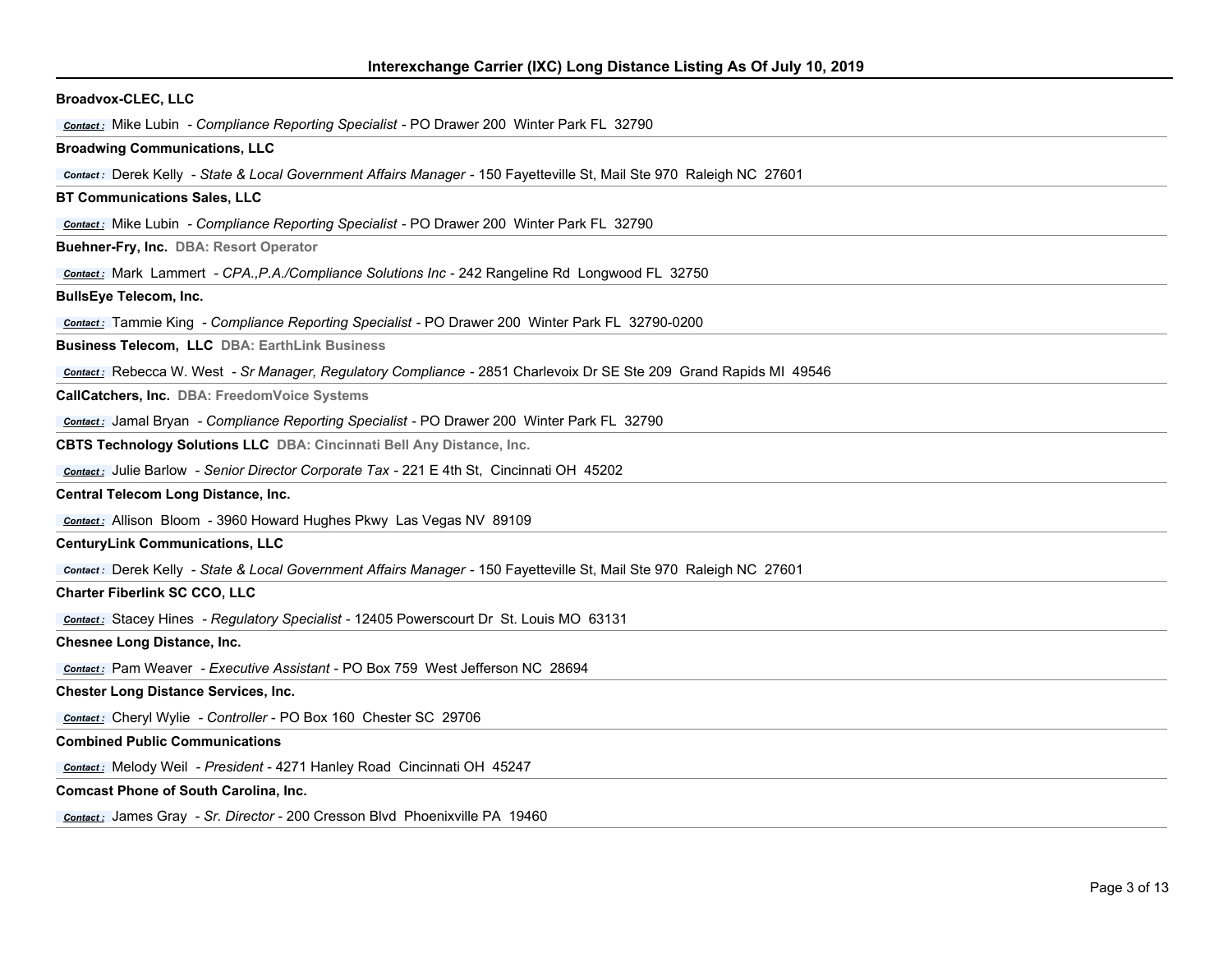| <b>Common Point, LLC</b>                                                                                           |
|--------------------------------------------------------------------------------------------------------------------|
| <b>Contact:</b> Mike Lubin - Compliance Reporting Specialist - PO Drawer 200 Winter Park FL 32790                  |
| <b>Communication Telefonicas Latinas Corporation</b>                                                               |
| <b>Contact:</b> Rodney A. Harrison - President - 3050 Royal Blvd South Ste 115 Alpharetta GA 30022                 |
| <b>Community Long Distance DBA: Comporium Long Distance</b>                                                        |
| Contact: Keith Parker - PO Box 470 Rock Hill SC 29731                                                              |
| ComTech21, LLC                                                                                                     |
| <b>Contact:</b> Laura Matosian - Operations Manager - One Barnes Park S Wallingford CT 06492                       |
| Convergia, Inc.                                                                                                    |
| Contact: Ariel Che - 237 Hymus Blvd Pointe-Claire QC H9R 5C7                                                       |
| <b>Crexendo Business Solutions, Inc.</b>                                                                           |
| contact: Susan Cockerham - Attorney in Fact - 1725 Windward Concourse, Ste 150 Alpharetta GA 30005                 |
| <b>Crown Castle Fiber LLC</b>                                                                                      |
| Contact: Fernanda H Biehl - Mgr. Regulatory Affairs - 2000 Corporate Dr Canonsburg PA 15317                        |
| <b>CTC Communications Corporation DBA: EarthLink Business</b>                                                      |
| Contact: Rebecca W. West - Sr Manager, Regulatory Compliance - 2851 Charlevoix Dr SE Ste 209 Grand Rapids MI 49546 |
| <b>Custom Network Solutions, Inc.</b>                                                                              |
| Contact: Laura Chai - Controller - 210 Route 4 East, Ste 201 Paramus NJ 07652                                      |
| <b>Custom TeleConnect, Inc.</b>                                                                                    |
| contact: Kimberly Geuder - Compliance Reporting Specialist-TMI - PO Drawer 200 Winter Park FL 32790-0200           |
| DCT Telecom Group, Inc.                                                                                            |
| contact: Amanda Gucich - Senior Compliance Specialist - 107 W Michigan Ave Kalamazoo MI 49007                      |
| DeltaCom, LLC DBA: EarthLink Business                                                                              |
| Contact: Rebecca W. West - Sr Manager, Regulatory Compliance - 2851 Charlevoix Dr SE Ste 209 Grand Rapids MI 49546 |
| dishNET Wireline, L.L.C.                                                                                           |
| contact: Tina Sylvester - Sr. Tax Manager - PO Box 6623 Englewood CO 80155                                         |
| <b>DukeNet Communications, LLC</b>                                                                                 |
| <b>Contact:</b> Stacey Hines - Regulatory Specialist - 12405 Powerscourt Dr St. Louis MO 63131                     |
| <b>EarthLink Business, LLC</b>                                                                                     |
| Contact: Rebecca W. West - Sr Manager, Regulatory Compliance - 2851 Charlevoix Dr SE Ste 209 Grand Rapids MI 49546 |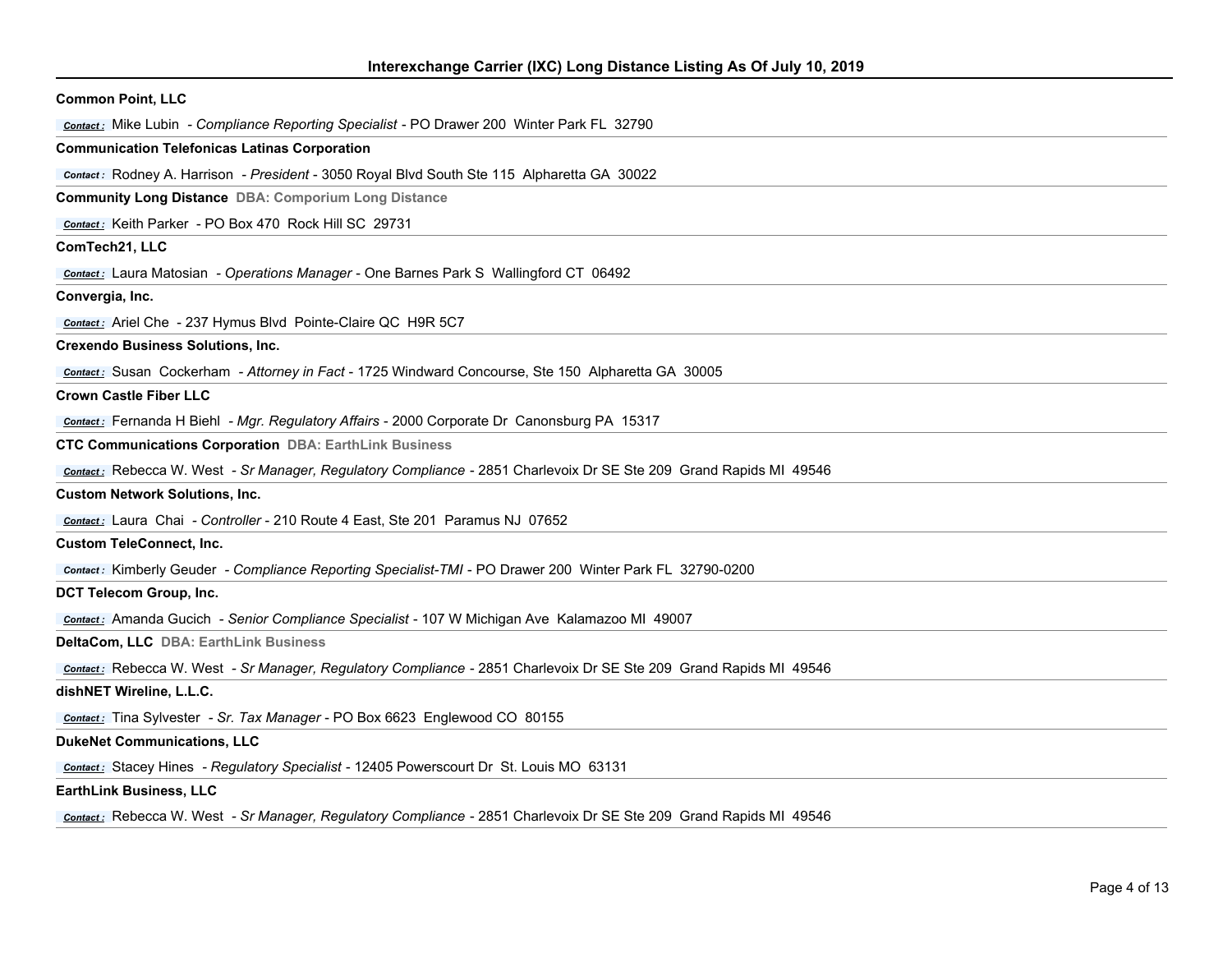| <b>EarthLink Carrier, LLC</b>                                                                                      |
|--------------------------------------------------------------------------------------------------------------------|
| Contact: Rebecca W. West - Sr Manager, Regulatory Compliance - 2851 Charlevoix Dr SE Ste 209 Grand Rapids MI 49546 |
| <b>Easton Telecom Services, LLC</b>                                                                                |
| Contact: Beth Stewart - Controller - 3046 Brecksville Rd Richfield OH 44286                                        |
| Electric Lightwave, LLC DBA: Integra Telecom                                                                       |
| Contact: Kim McNeany - Director, Tax - 18110 SE 34th St Vancouver WA 98683                                         |
| eNetworks, LLC                                                                                                     |
| Contact: Gina Lawrence - VP Finance - 10130 Mallard Creek Rd Charlotte NC 28262                                    |
| <b>Enhanced Communications Group, LLC</b>                                                                          |
| <b>Contact:</b> Mark Lammert - CPA., P.A./Compliance Solutions Inc - 242 Rangeline Rd Longwood FL 32750            |
| Enhanced Communications Network, Inc. DBA: Asian American Association Telecom Services                             |
| Contact: Thomas Haluskey - Director of Operations - 1031 South Glendora Ave West Covina CA 91790                   |
| <b>EnTelegent Solutions, Inc.</b>                                                                                  |
| Contact: Michael Ruziska - VP - 2520 Whitehall Park Dr Ste 200 Charlotte NC 28273                                  |
| <b>ExteNet Systems, Inc.</b>                                                                                       |
| <b>Contact:</b> Craig Neeld - Compliance Reporting Specialist - PO Drawer 200 Winter Park FL 32790-0200            |
| First Choice Technology, Inc.                                                                                      |
| Contact: Mark Lammert - CPA., P.A./Compliance Solutions Inc - 242 Rangeline Rd Longwood FL 32750                   |
| <b>First Communications, LLC</b>                                                                                   |
| <b>Contact:</b> Shannon Dieringer - Regulatory Affairs - 3340 W Market St Akron OH 44333                           |
| France Telecom Corporate Solutions, LLC                                                                            |
| Contact: Joe Topel - Regulatory Manager - 13775 McLearen Rd, Mailstop 1100 Oak Hill VA 20171-3212                  |
| FRC, LLC                                                                                                           |
| Contact: Michael D. Baldwin - VP Business & Legal Affairs - PO Box 507 Columbia SC 29202-0507                      |
| <b>Frontier Communications of America, Inc.</b>                                                                    |
| Contact: Jessica Matushek - Director Accounting - 100 CTE Dr Dallas PA 18612                                       |
| Frontier Communications Online and Long Distance, Inc.                                                             |
| Contact: Jessica Matushek - Director Accounting - 100 CTE Dr Dallas PA 18612                                       |
| FTC Communications, LLC DBA: Farmers Long Distance                                                                 |
| Contact: Jeff Lawrimore - Chief Financial Officer - PO Box 588 Kingstree SC 29556                                  |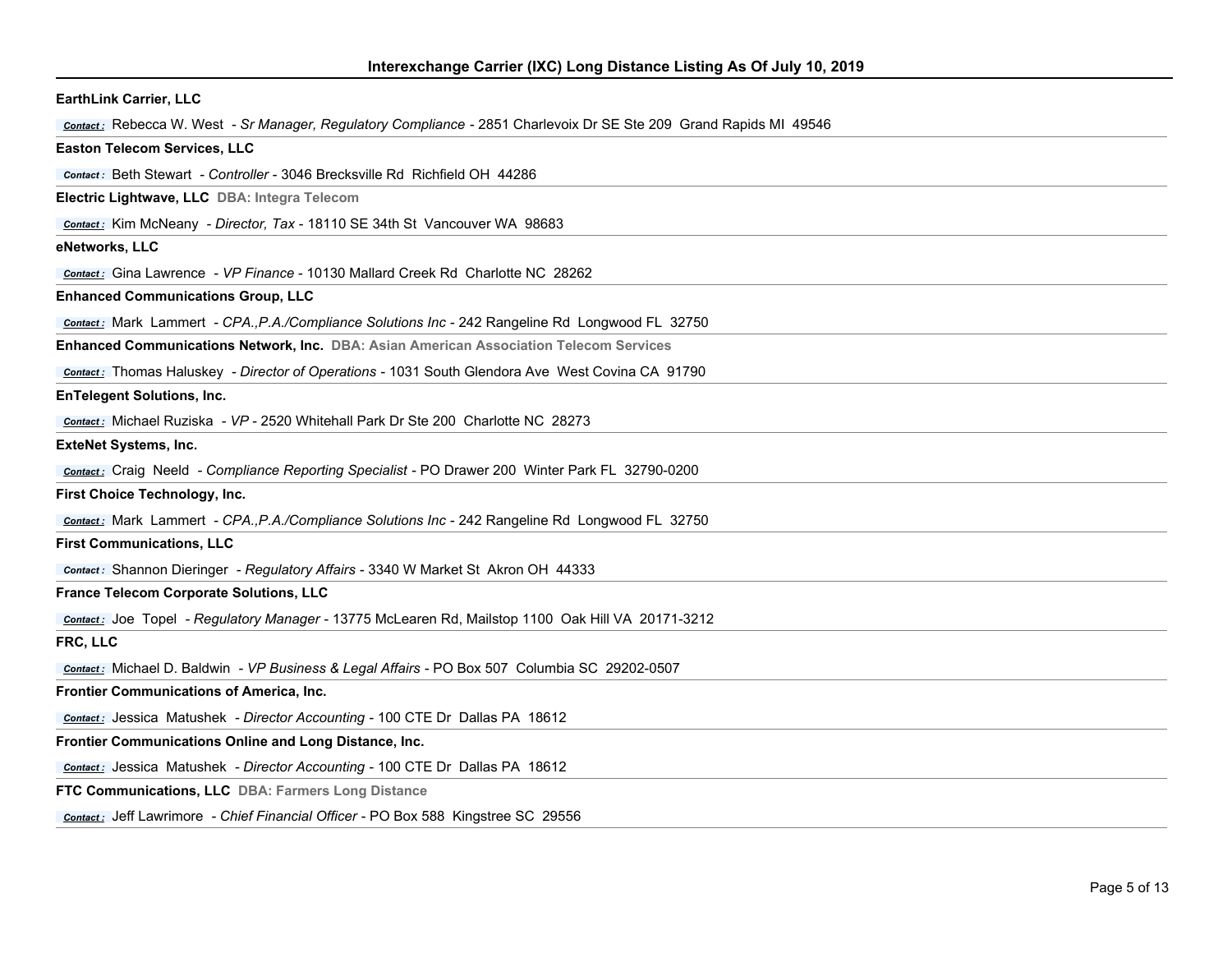| <b>FTC Diversified Services, LLC</b>                                                                                 |
|----------------------------------------------------------------------------------------------------------------------|
| <b>Contact:</b> Jeff Lawrimore - Chief Financial Officer - PO Box 588 Kingstree SC 29556                             |
| Fusion Cloud Services, LLC fka Birch Communications, Inc.                                                            |
| Contact: Angela Hoke - Manager - Legal & Regulatory-Birch - 2323 Grand Blvd Ste 925 Kansas City MO 64108             |
| <b>GC Pivotal, LLC DBA: Global Capacity</b>                                                                          |
| Contact: Mark Lammert - CPA., P.A./Compliance Solutions Inc - 242 Rangeline Rd Longwood FL 32750                     |
| Georgia Business Net Telecommunications, LLC                                                                         |
| <b>Contact:</b> William C. Colvin - Member Manager - 118 Commercial Blvd Martinez GA 30907                           |
| <b>Global Connection Inc. of America</b>                                                                             |
| Contact: Judith Riley - Regulatory Consultant - TMI - PO Box 720128 Oklahoma City OK 73172-0128                      |
| <b>Global Crossing Telecommunications, Inc.</b>                                                                      |
| contact: Derek Kelly - State & Local Government Affairs Manager - 150 Fayetteville St, Mail Ste 970 Raleigh NC 27601 |
| <b>Global Tel*Link Corporation</b>                                                                                   |
| Contact: Susan Cockerham - Manager, Regulatory Compliance - 12021 Sunset Hills Rd, Ste 100 Reston VA 20190           |
| GoDaddy.com, LLC                                                                                                     |
| <b>Contact:</b> Jamal Bryan - Compliance Reporting Specialist - PO Drawer 200 Winter Park FL 32790                   |
| <b>Granite Telecommunications, LLC</b>                                                                               |
| Contact: Robert Schlakman - Director of Tax Operations - 100 Newport Avenue Extention Quincy ME 02171                |
| <b>Grasshopper Group, LLC</b>                                                                                        |
| <b>Contact:</b> Vineetha Pillai - Regulatory Contact - c/o The Commpliance Group McLean VA 22102                     |
| Hargray, Inc.                                                                                                        |
| Contact: Jean Thaxton - Regulatory Manager - PO Box 5986 Hilton Head Island SC 29938-5986                            |
| Horry Telephone Cooperative, Inc.                                                                                    |
| Contact: Jacob Vanlandingham - 3480 Hwy 701 North Conway SC 29526                                                    |
| Hotwire Communications, Ltd.                                                                                         |
| contact: Laurie Murphy - Assistant General Counsel - 3 Bala Plaza East, Ste 700 Bala Cynwyd PA 19004                 |
| iBasis Retail, Inc.                                                                                                  |
| contact: Ellen Schmidt - Sr Counsel - 10 Maguire Rd, Bldg #3 Lexington MA 02421                                      |
| <b>IDT America Corporation</b>                                                                                       |
| <b>Contact:</b> Carl Billek - Senior Regulatory Counsel - 520 Broad St Newark NJ 07102                               |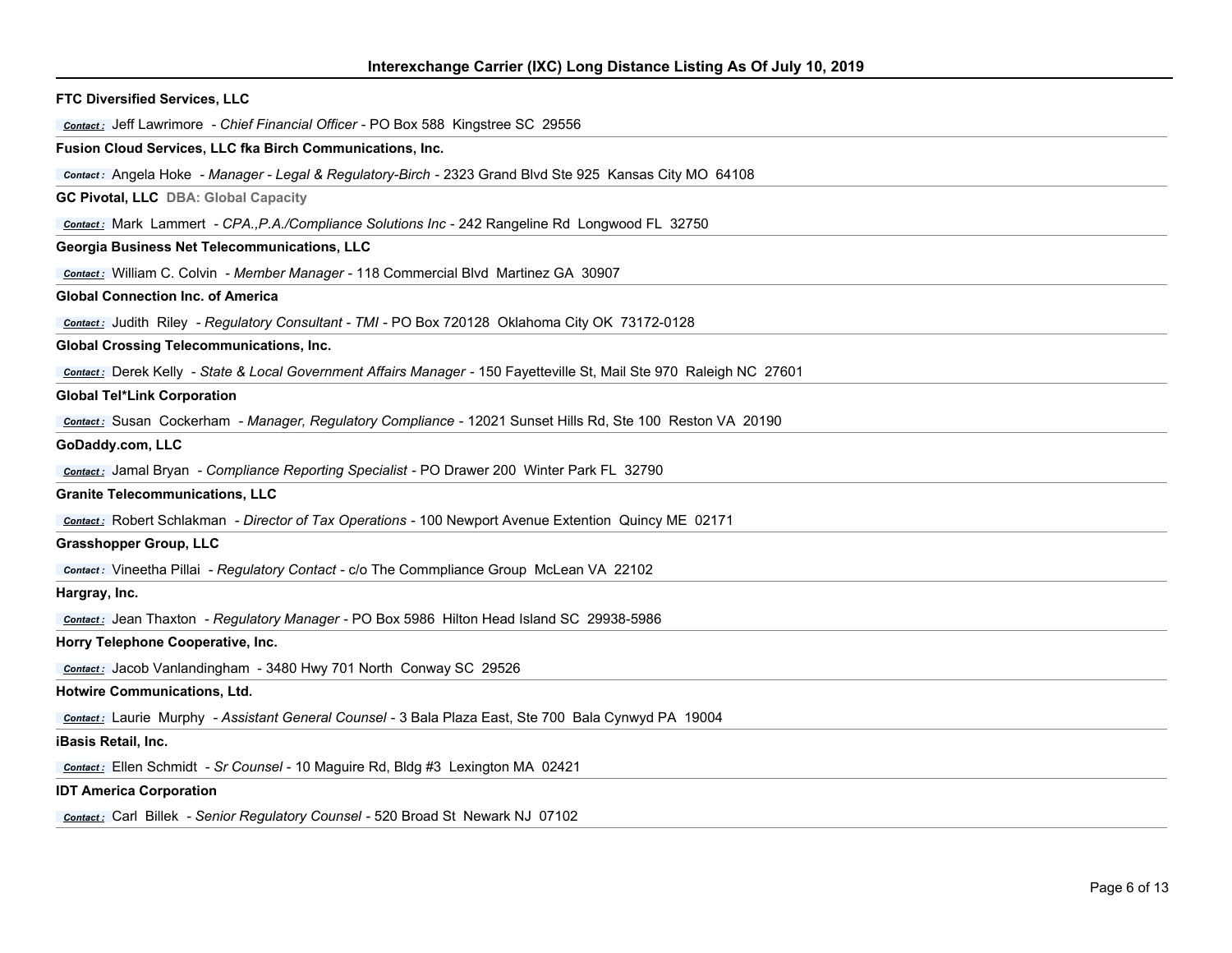| inContact, Inc. DBA: UCN                                                                                                  |
|---------------------------------------------------------------------------------------------------------------------------|
| Contact: Kimm Partridge - Assistant Corporate Secretary - 75 W Town Ridge Pkwy Tower 1 Sandy UT 84070                     |
| Inmate Calling Solutions, LLC DBA: ICSolutions                                                                            |
| contact: Ken Dawson - Director Contracts & Regulatory - 2200 Danbury St San Antonio TX 78217                              |
| Intellicall Operator Services, Inc. DBA: ILD                                                                              |
| <b>Contact:</b> Mark Lammert - CPA., P.A./Compliance Solutions Inc - 242 Rangeline Rd Longwood FL 32750                   |
| <b>Intellifiber Networks, LLC</b>                                                                                         |
| <b>Contact:</b> Sandra Blade - Senior Analyst Regulatory Compliance - 4001 Rodney Parham Rd Little Rock AR 72212          |
| International Telcom, Ltd. DBA: Kall 8, Kallcents                                                                         |
| <b>Contact:</b> Mark Lammert - CPA., P.A./Compliance Solutions Inc - 242 Rangeline Rd Longwood FL 32750                   |
| <b>IPC Network Services, Inc.</b>                                                                                         |
| contact: Mark Lammert - CPA., P.A./Compliance Solutions Inc - 242 Rangeline Rd Longwood FL 32750                          |
| <b>KDDI America, Inc.</b>                                                                                                 |
| <b>Contact:</b> Amanda Gucich - Senior Compliance Specialist - 107 W Michigan Ave Kalamazoo MI 49007                      |
| Knology of South Carolina, Inc. DBA: WOW! Internet, Cable and Phone                                                       |
| Contact: Bruce Schoonover Jr. - Director-Regulatory Compliance - 1241 OG Skinner Drive West Point GA 31833                |
| <b>LCR Telecommunications, LLC</b>                                                                                        |
| <b>Contact:</b> Kenny Perkins - Account Mgr. - 3075 Breckinridge Blvd Ste 425 Duluth GA 30096-4981                        |
| Legacy Long Distance International, Inc.                                                                                  |
| <b>Contact:</b> Curtis A. Brown - President - 10833 Valley View Street Ste 150 Cypress CA 90630                           |
| Legent Comm LLC DBA: Long Distance America                                                                                |
| <b>Contact:</b> Tammie King - Compliance Reporting Specialist - PO Drawer 200 Winter Park FL 32790-0200                   |
| <b>Level 3 Communications, LLC</b>                                                                                        |
| contact: Derek Kelly - State & Local Government Affairs Manager - 150 Fayetteville St, Mail Ste 970 Raleigh NC 27601      |
| Level 3 Telecom of South Carolina, LLC                                                                                    |
| contact: Derek Kelly - State & Local Government Affairs Manager - 150 Fayetteville St, Mail Ste 970 Raleigh NC 27601      |
| Lingo Telecom of the South LLC FKA Birch Telecom of the South, Inc. DBA: Birch Telecom DBA Birch DBA Birch Communications |
| <b>Contact:</b> Domingo Chaluisant - Compliance Reporting Specialist - PO Drawer 200 Winter Park FL 32790-0200            |
| LMK Communications, LLC DBA: Clarity Communications Group, Inc.                                                           |
| contact: Emily Gaff - Financial Analyst - 3100 Smoketree Ct, Ste 1000 Raleigh NC 27604                                    |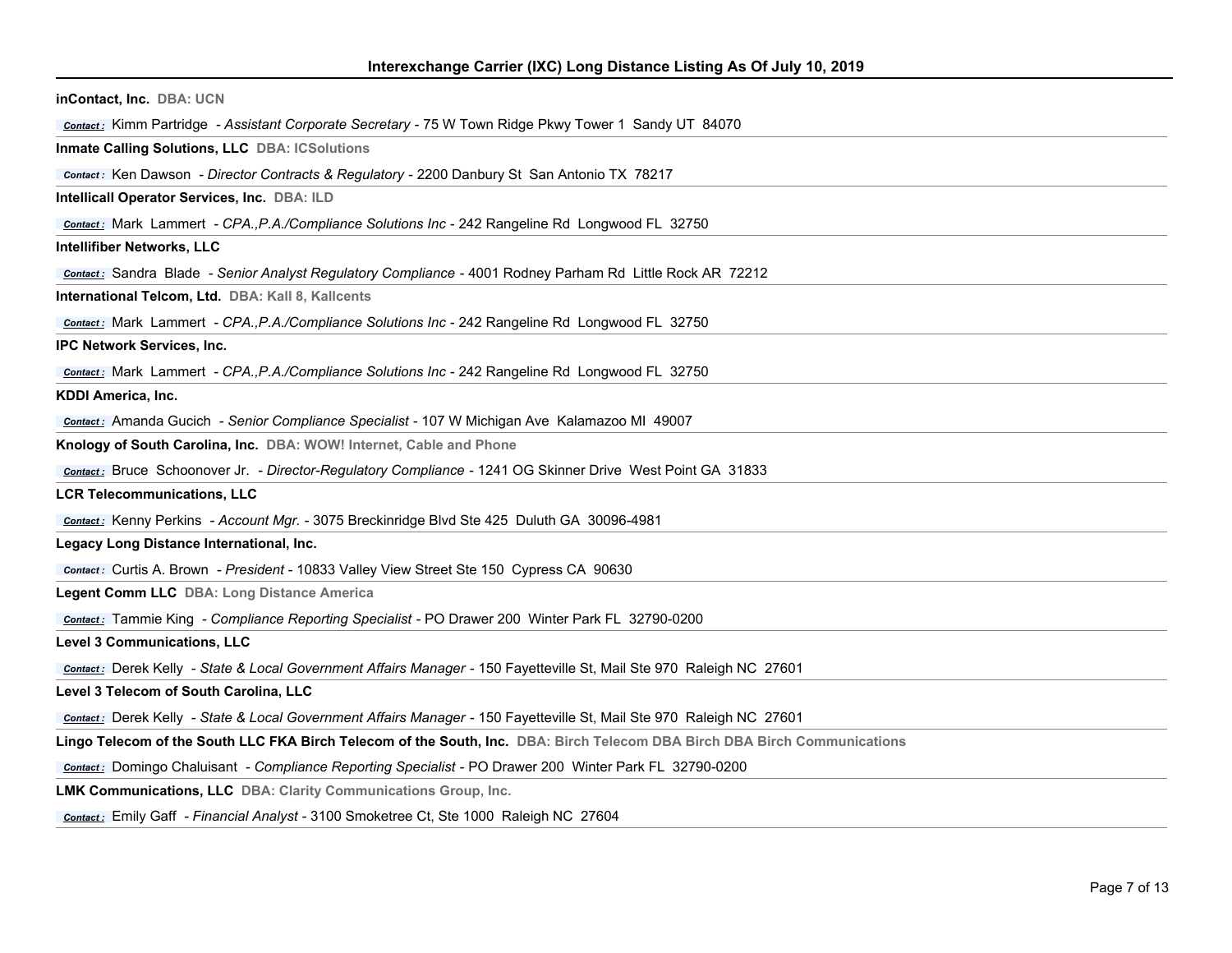| <b>Long Distance Consolidated Billing Company</b>                                                                                                                                                                                                                                      |
|----------------------------------------------------------------------------------------------------------------------------------------------------------------------------------------------------------------------------------------------------------------------------------------|
| <b>Contact:</b> Amanda Gucich - Senior Compliance Specialist - 107 W Michigan Ave Kalamazoo MI 49007                                                                                                                                                                                   |
| Low Country Carriers, Inc. DBA: Hargray Long Distance                                                                                                                                                                                                                                  |
| Contact: Jean Thaxton - Regulatory Manager - PO Box 5986 Hilton Head Island SC 29938-5986                                                                                                                                                                                              |
| Matrix Telecom, LLC DBA: Matrix Business Technologies DBA Trinsic Communications DBA Excel Telecommunications DBA Vartec Telecom DBA<br><b>Clear Choice Communications</b><br>Contact: Kimberly Geuder - Compliance Reporting Specialist-TMI - PO Drawer 200 Winter Park FL 32790-0200 |
| MCI Communications Services, Inc. DBA: Verizon Business Services DBA Telecom*USA                                                                                                                                                                                                       |
| <b>Contact:</b> Missie Burris - Regulatory Analyst - 5055 N Point Pkwy Alpharetta GA 30022                                                                                                                                                                                             |
| McLeod USA Telecommunication Services, LLC DBA: PAETEC Business Services                                                                                                                                                                                                               |
| Contact: Stephanie Marsh - Sr. Analyst-Reg. Compliance - 4001 Rodney Parham Rd Little Rock AR 72212                                                                                                                                                                                    |
| Metropolitan Telecommunications of South Carolina, Inc. DBA: MetTel                                                                                                                                                                                                                    |
| Contact: Ralph Dichy - Regulatory Officer - 55 Water St, 32nd FL New York NY 10041                                                                                                                                                                                                     |
| Mitel Cloud Services, Inc.                                                                                                                                                                                                                                                             |
| Contact: Susan Cockerham - Attorney in Fact - 1725 Windward Concourse, Ste 150 Alpharetta GA 30005                                                                                                                                                                                     |
| <b>Mobilitie, LLC</b>                                                                                                                                                                                                                                                                  |
| <b>Contact:</b> Karen Hyde - Managing Consultant - 1420 Spring Hill Rd Ste 400 McLean VA 22102                                                                                                                                                                                         |
| National Access Long Distance, Inc.                                                                                                                                                                                                                                                    |
| Contact: Rachel Burkert - 3100 Breckinridge Blvd Duluth GA 30096                                                                                                                                                                                                                       |
| <b>National Directory Assistance, LLC</b>                                                                                                                                                                                                                                              |
| <b>Contact:</b> Mark Lammert - CPA., P.A./Compliance Solutions Inc - 242 Rangeline Rd Longwood FL 32750                                                                                                                                                                                |
| <b>Network Billing Systems, LLC</b>                                                                                                                                                                                                                                                    |
| contact: Ken Belhumer - Tax Manager - 695 Route 46 West, Ste 200 Fairfield NJ 07004                                                                                                                                                                                                    |
| Network Communications International Corporation DBA: 1800Call4Less                                                                                                                                                                                                                    |
| <b>Contact:</b> Carly Fiola - Compliance Reporting Specialist - PO Drawer 200 Winter Park FL 32790                                                                                                                                                                                     |
| Network Innovations, Inc.                                                                                                                                                                                                                                                              |
| Contact: Judith Riley - Regulatory Consultant - TMI - PO Box 720128 Oklahoma City OK 73172-0128                                                                                                                                                                                        |
| <b>Network Telephone, LLC</b>                                                                                                                                                                                                                                                          |
| Contact: Stephanie Marsh - Sr. Analyst-Reg. Compliance - 4001 Rodney Parham Rd Little Rock AR 72212                                                                                                                                                                                    |
| NetworkIP, LLC DBA: Elite Telecom                                                                                                                                                                                                                                                      |
| contact: Amanda Hutchison-Harris - Regulatory Compliance Officer - 119 W Tyler St, Ste 100 Longview TX 75601                                                                                                                                                                           |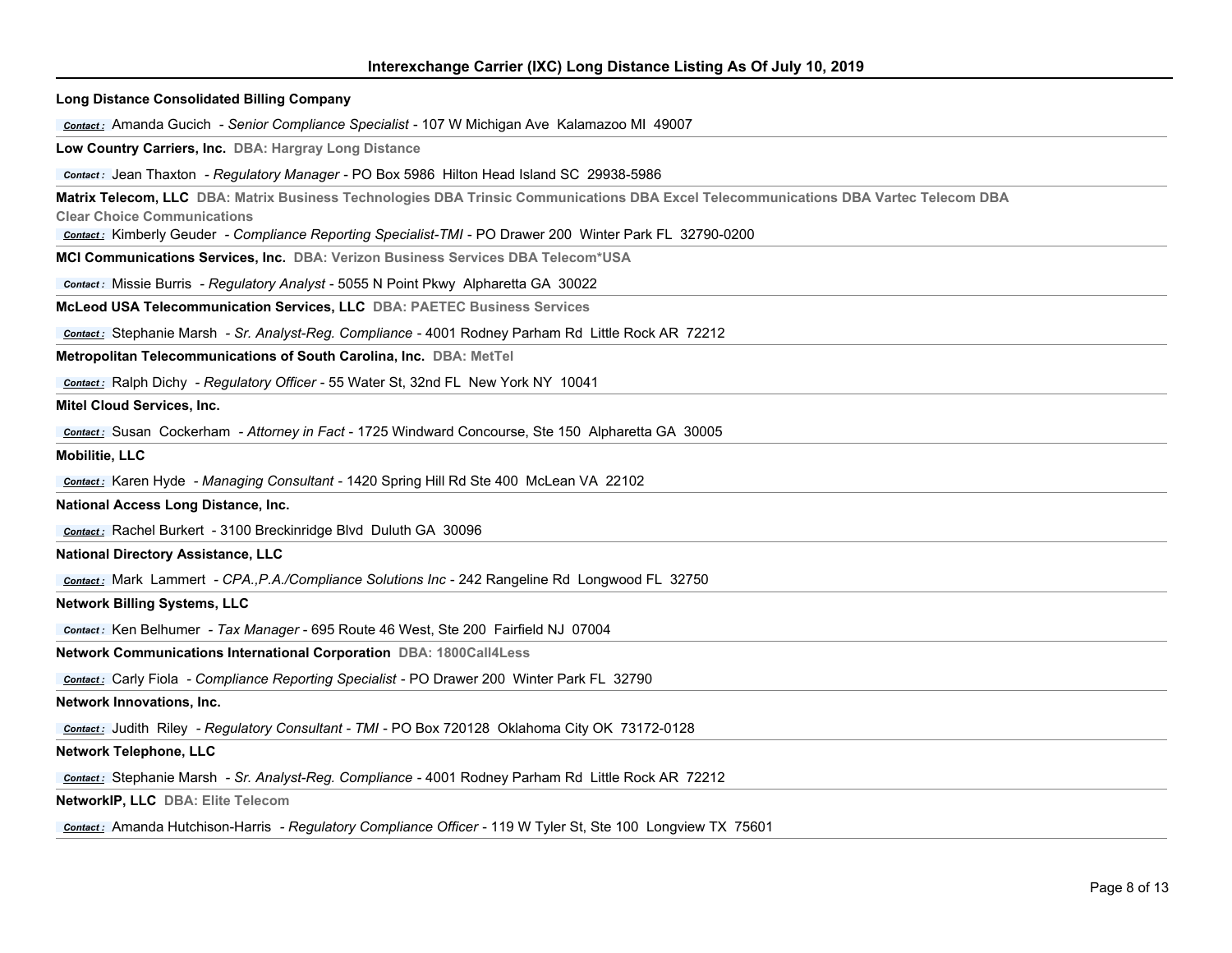| Neutral Tandem-South Carolina, LLC                                                                       |
|----------------------------------------------------------------------------------------------------------|
| <b>Contact:</b> Mike Lubin - Compliance Reporting Specialist - PO Drawer 200 Winter Park FL 32790        |
| <b>New Horizons Communications Corp.</b>                                                                 |
| <b>Contact:</b> Mark Lammert - CPA., P.A./Compliance Solutions Inc - 242 Rangeline Rd Longwood FL 32750  |
| NOS Communications, Inc. DBA: Blueridge Telecom Systems                                                  |
| <b>Contact:</b> Mark Lammert - CPA., P.A./Compliance Solutions Inc - 242 Rangeline Rd Longwood FL 32750  |
| NOSVA, Limited Partnership DBA: CierraCom Systems                                                        |
| Contact: Mark Lammert - CPA., P.A./Compliance Solutions Inc - 242 Rangeline Rd Longwood FL 32750         |
| OneTone Telecom, Inc.                                                                                    |
| Contact: R. Scott Loggins - President - 100 Century Plaza, Ste 9-I Seneca SC 29678                       |
| Onvoy, LLC                                                                                               |
| <b>Contact:</b> Mike Lubin - Compliance Reporting Specialist - PO Drawer 200 Winter Park FL 32790        |
| <b>Operator Service Company, LLC DBA: Excell Services</b>                                                |
| Contact: Judith Riley - Regulatory Consultant - TMI - PO Box 720128 Oklahoma City OK 73172-0128          |
| Opex Communications, Inc. DBA: TCI Long Distance                                                         |
| <b>Contact:</b> Mark Lammert - CPA., P.A./Compliance Solutions Inc - 242 Rangeline Rd Longwood FL 32750  |
| <b>Paetec Communications, LLC</b>                                                                        |
| Contact: Stephanie Marsh - Sr. Analyst-Reg. Compliance - 4001 Rodney Parham Rd Little Rock AR 72212      |
| Palmetto Net, Inc.                                                                                       |
| <b>Contact:</b> Michael D. Baldwin - VP Business & Legal Affairs - PO Box 507 Columbia SC 29202-0507     |
| Palmetto Telephone Communications, LLC (ETC)                                                             |
| Contact: Dewaine Wilson - CFO - PO Drawer 1577 Walterboro SC 29488                                       |
| Pay Tel Communications, Inc.                                                                             |
| Contact: Kimberly Geuder - Compliance Reporting Specialist-TMI - PO Drawer 200 Winter Park FL 32790-0200 |
| PBT Communications, Inc. DBA: Comporium Communications                                                   |
| contact: L. B. Spearman - VP - 1660 Juniper Springs Rd Gilbert SC 29054                                  |
| Peerless Network of South Carolina, LLC                                                                  |
| <b>Contact:</b> Julie Oost - VP Regulatory - 222 S Riverside Plaza Ste 2730 Chicago IL 60606             |
| <b>PNG Telecommunications, Inc. DBA: Thrive Communications</b>                                           |
| Contact: Darryl Williams - Tax Analyst - 8805 Governor's Hill Dr Ste 250 Cincinnati OH 45249             |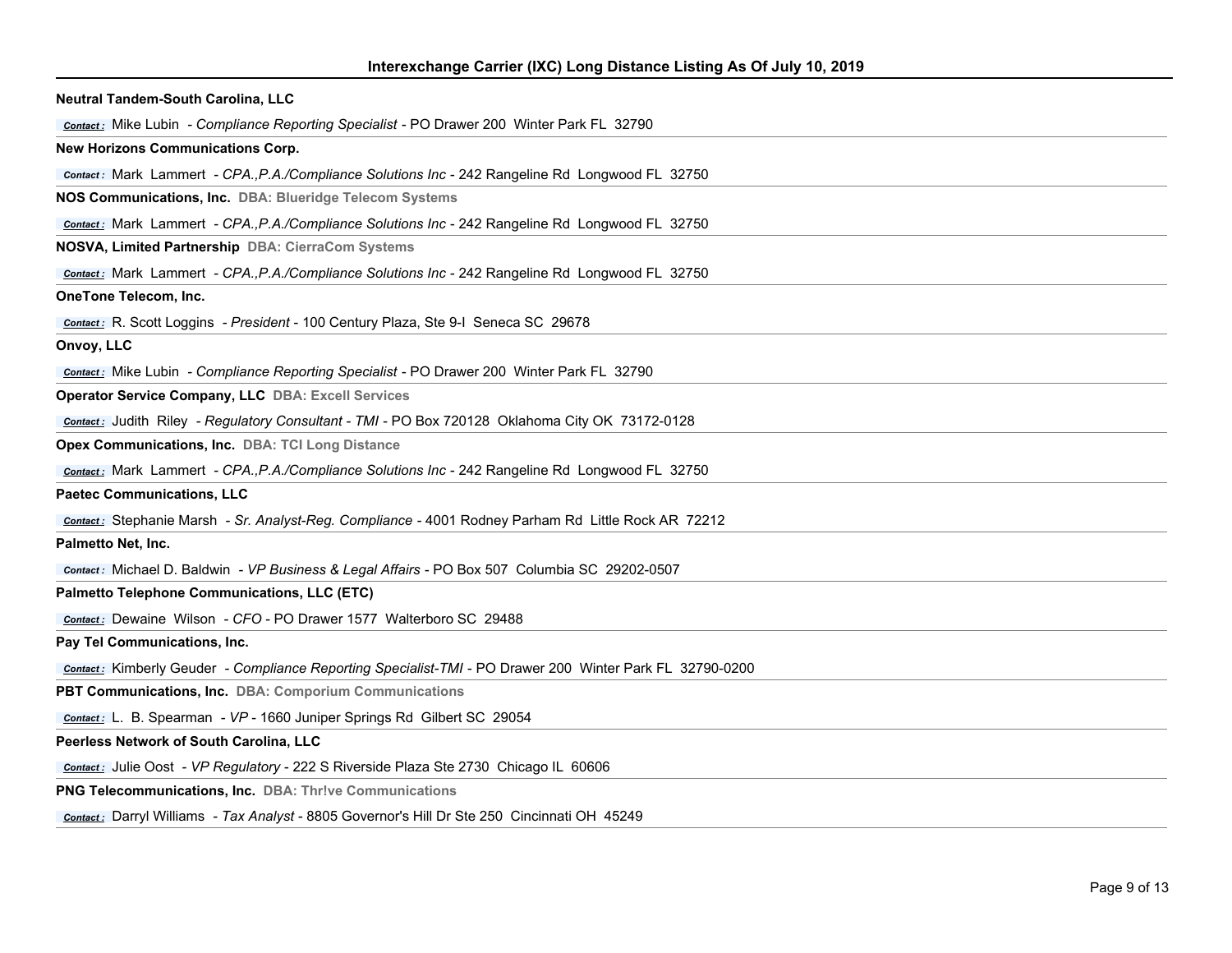| <b>PRT Communications, LLC</b>                                                                             |
|------------------------------------------------------------------------------------------------------------|
| Contact: Kara E. Horner - Director of Finance/Controller - PO Box 249 Laurens SC 29360                     |
| <b>Public Communications Services, Inc.</b>                                                                |
| Contact: Susan Cockerham - Manager, Regulatory Compliance - 12021 Sunset Hills Rd, Ste 100 Reston VA 20190 |
| <b>QuantumShift Communications, Inc. DBA: vCom Solutions</b>                                               |
| Contact: Jenna Brown - Director, Regulatory Affairs - 12657 Alcosta Blvd, Ste 418 San Ramon CA 94583       |
| RCLEC, Inc.                                                                                                |
| <b>Contact:</b> Evelyn Vu - Regulatory Compliance Specialist - 20 Davis Dr Belmont CA 94002                |
| <b>Reduced Rate Long Distance, LLC</b>                                                                     |
| Contact: Robert Sorrentino - Member - 1800 Pembrook Drive Suite 300 Orlando FL 32810                       |
| <b>Reliant Communications, Inc.</b>                                                                        |
| <b>Contact:</b> Robert Sorrentino - President - 801 International Pkwy 5th Floor Lake Mary FL 32746        |
| Sage Telecom Communications, LLC DBA: Sage Telecom                                                         |
| Contact: Mark Lammert - CPA., P.A./Compliance Solutions Inc - 242 Rangeline Rd Longwood FL 32750           |
| <b>Sandhill Communications, LLC</b>                                                                        |
| <b>Contact:</b> Raymond Fisher - Accounting Supervisor - PO Box 519 Jefferson SC 29718                     |
| Sandhill Telephone Cooperative, Inc.                                                                       |
| <b>Contact:</b> Raymond Fisher - Accounting Supervisor - PO Box 519 Jefferson SC 29718                     |
| SBC Long Distance, LLC DBA: SBC Long Distance dba AT&T Long Distance                                       |
| Contact: Thomas Margavio - Associate Manager - 675 W Peachtree St NE STE 32046 Atlanta GA 30308            |
| Securus Technologies, Inc.                                                                                 |
| <b>Contact:</b> Debbie Conde - Senior Regulatory Analyst - 4000 International Parkway Carrollton TX 75007  |
| South Carolina Net, Inc. DBA: Spirit Telecom                                                               |
| <b>Contact:</b> Michael D. Baldwin - VP Business & Legal Affairs - PO Box 507 Columbia SC 29202-0507       |
| South Carolina Telecommunications Group Holdings, LLC DBA: Spirit Communications                           |
| Contact: Michael D. Baldwin - VP Business & Legal Affairs - PO Box 507 Columbia SC 29202-0507              |
| Spectrotel, Inc. DBA: Touch Base Communications                                                            |
| Contact: Sam Allen - Attorney-In-Fact - 1595 Peachtree Parkway, Suite 204-337 Cumming GA 30041             |
| <b>Spirit Tower Company, LLC</b>                                                                           |
|                                                                                                            |

*Contact :* Michael D. Baldwin *- VP Business & Legal Affairs* - PO Box 507 Columbia SC 29202-0507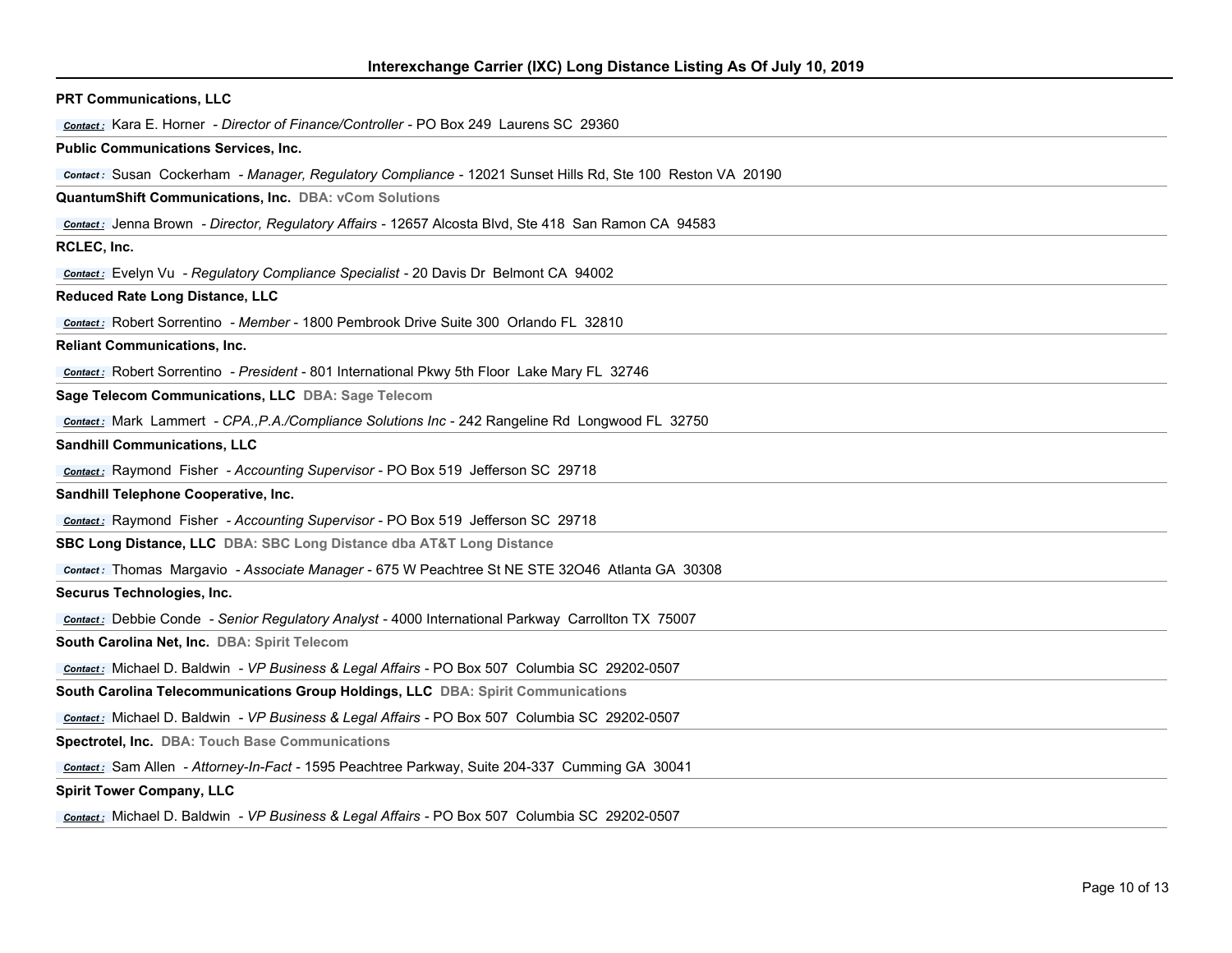| <b>Sprint Communications Company LP</b>                                                                              |
|----------------------------------------------------------------------------------------------------------------------|
| Contact: Andrew Lancaster - Manager Regulatory Reporting - 6391 Sprint Parkway Overland Park KS 66251-2400           |
| <b>Stratus Networks, Inc.</b>                                                                                        |
| <b>Contact:</b> Heidi HUffman - Director of Finance - 4700 N Prospect Rd Peoria Heights IL 61616                     |
| <b>Talk America Services, LLC</b>                                                                                    |
| <b>Contact:</b> Carly Fiola - Compliance Reporting Specialist - PO Drawer 200 Winter Park FL 32790                   |
| <b>Talk America, LLC</b>                                                                                             |
| Contact: Stephanie Marsh - Sr. Analyst-Reg. Compliance - 4001 Rodney Parham Rd Little Rock AR 72212                  |
| <b>TDS Long Distance Corporation</b>                                                                                 |
| Contact: James C. Meade - Manager-State Gov't Affairs - 10025 Investment Dr, Ste 200 Knoxville TN 37932              |
| <b>TelCove Operations, LLC</b>                                                                                       |
| contact: Derek Kelly - State & Local Government Affairs Manager - 150 Fayetteville St, Mail Ste 970 Raleigh NC 27601 |
| <b>Tele Circuit Network Corporation</b>                                                                              |
| Contact: Rachel Burkert - 3100 Breckinridge Blvd Duluth GA 30096                                                     |
| Telecom Management, Inc. DBA: Pioneer Telephone                                                                      |
| <b>Contact:</b> Mark Lammert - CPA., P.A./Compliance Solutions Inc - 242 Rangeline Rd Longwood FL 32750              |
| <b>Teleport Communications America, LLC</b>                                                                          |
| <b>Contact:</b> Robert Cancillieri - Regulatory Compliance - One AT&T Way, RM 3B111H Bedminster NJ 07921             |
| <b>Telmex USA, LLC</b>                                                                                               |
| Contact: Oyebimpe Oyewale-Smith - Contract & Compliance Specialist - 3350 SW 148th Ave, ste 400 Miramar FL 33027     |
| <b>Telrite Corporation</b>                                                                                           |
| <b>Contact:</b> Mark Lammert - CPA., P.A./Compliance Solutions Inc - 242 Rangeline Rd Longwood FL 32750              |
| The Other Phone Company, LLC                                                                                         |
| Contact: Stephanie Marsh - Sr. Analyst-Reg. Compliance - 4001 Rodney Parham Rd Little Rock AR 72212                  |
| Time Warner Cable Business LLC DBA: Time Warner Cable                                                                |
| <b>Contact:</b> Craig Neeld - Compliance Reporting Specialist - PO Drawer 200 Winter Park FL 32790-0200              |
| Time Warner Cable Information Services (South Carolina) LLC DBA: Time Warner Cable                                   |
| <b>Contact:</b> Craig Neeld - Compliance Reporting Specialist - PO Drawer 200 Winter Park FL 32790-0200              |
| Total Holdings, Inc. DBA: GTC Communications                                                                         |
| Contact: Mark Lammert - CPA., P.A./Compliance Solutions Inc - 242 Rangeline Rd Longwood FL 32750                     |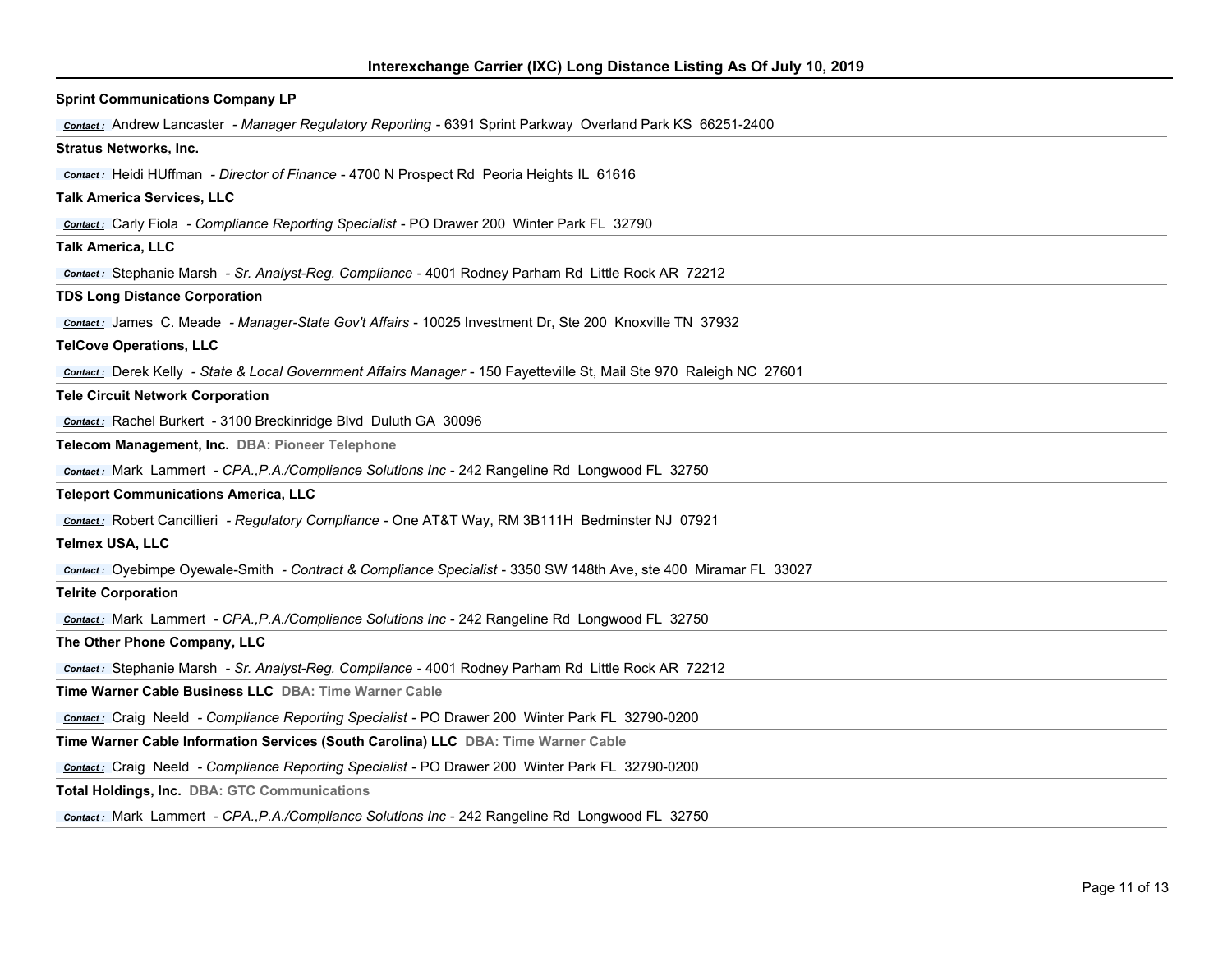| <b>Touch Tone Communications</b>                                                                                     |
|----------------------------------------------------------------------------------------------------------------------|
| <b>Contact:</b> Kitty Whitt - Attorney-In-Fact - 1595 Peachtree Pkwy Ste 204-337 Cumming GA 30041                    |
| Tower Cloud, Inc.                                                                                                    |
| <b>Contact:</b> Carly Fiola - Compliance Reporting Specialist - PO Drawer 200 Winter Park FL 32790                   |
| U.S. South Communications, Inc.                                                                                      |
| <b>Contact:</b> Robin Madley - Regulatory Contact - 250 Williams St Ste M100 Atlanta GA 30303                        |
| U.S. Telecom Long Distance, Inc.                                                                                     |
| Contact: Allison Bloom - 3960 Howard Hughes Pkwy Las Vegas NV 89109                                                  |
| United Telephone Company of the Carolinas DBA: CenturyLink                                                           |
| contact: Derek Kelly - State & Local Government Affairs Manager - 150 Fayetteville St, Mail Ste 970 Raleigh NC 27601 |
| <b>Uniti Fiber LLC</b>                                                                                               |
| <b>Contact:</b> Carly Fiola - Compliance Reporting Specialist - PO Drawer 200 Winter Park FL 32790                   |
| US LEC of South Carolina, LLC DBA: PAETEC Business Services                                                          |
| Contact: Stephanie Marsh - Sr. Analyst-Reg. Compliance - 4001 Rodney Parham Rd Little Rock AR 72212                  |
| <b>USA Digital Communications, Inc.</b>                                                                              |
| <b>Contact:</b> Celeste Eckroat - Regulatory Mgr. - 11600 Broadway Ext Ste 150 Oklahoma City OK 73114                |
| <b>Value-Added Communications, Inc.</b>                                                                              |
| Contact: Susan Cockerham - Manager, Regulatory Compliance - 12021 Sunset Hills Rd, Ste 100 Reston VA 20190           |
| Velocity The Greatest Phone Company Ever, Inc.                                                                       |
| Contact: Susan Cockerham - Reg. Compliance - Velocity - 7130 Spring Meadows Dr W Holland OH 43528                    |
| Verizon Long Distance, LLC                                                                                           |
| contact: Emily Sharpe - Sr Mgr Accounting - 140 West Street 6th fl rm 6232 New York NY 10007                         |
| Verizon Select Services, Inc.                                                                                        |
| contact: Emily Sharpe - Sr Mgr Accounting - 140 West Street 6th fl rm 6232 New York NY 10007                         |
| <b>Voicecom Telecommunications, LLC</b>                                                                              |
| <b>Contact:</b> Mark Lammert - CPA., P.A./Compliance Solutions Inc - 242 Rangeline Rd Longwood FL 32750              |
| <b>WC Fiber, LLC</b>                                                                                                 |
| Contact: Lance A. Tade - CFO - PO Box 610 Abbeville SC 29620                                                         |
| <b>West Carolina Communications</b>                                                                                  |
| Contact: Lance A. Tade - CFO - PO Box 610 Abbeville SC 29620                                                         |